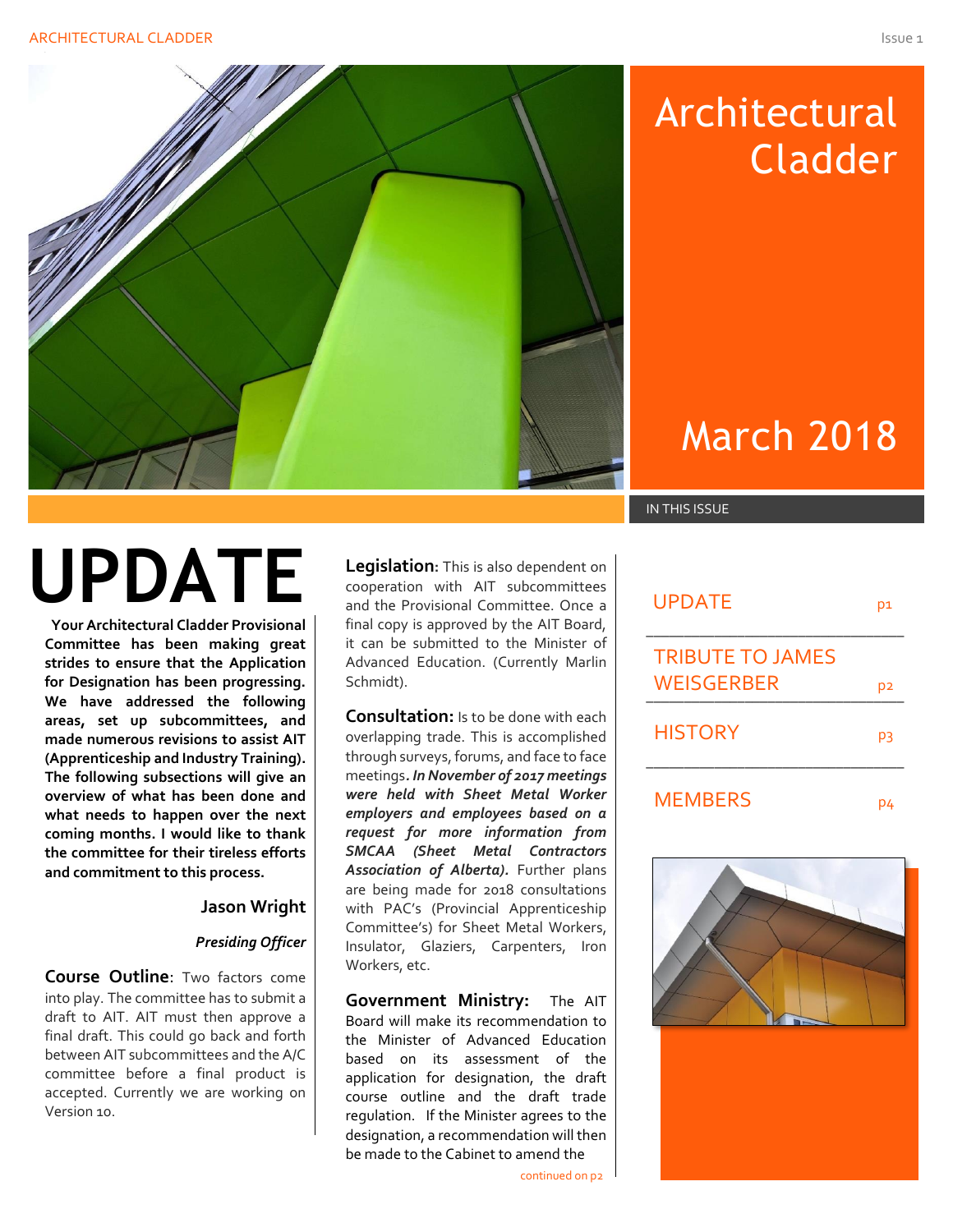*Designation of Optional Certification Trades Regulation* to add reference to "architectural cladder". If Cabinet approves the designation, the Minister may then approve the Board Order made by the AIT Board to make the new *Architectural Cladder Trade Regulation*. *We are hopeful designation will happen sometime in 2018*.

**Exams:** An exam bank must be created for each period of training. Consideration must be given to existing Architectural Cladders and a qualification exam to allow them to certify given certain criteria. In the beginning, special attention will be given to the first period exams and the qualification exam. Once the minister has received the documentation, the committee can begin the preliminary stages.

**Vendor Selection:** Once the trade has been designated, the next step will be to find an institution to teach the course outline.

The A/C Committee will be looking to AIT for direction through this process. *The committee would like to see institutions selected near the highest concentration of apprentices.*

**Advertising:** Consideration will need to be given to how to recruit and sign up existing workers. Materials, media, communications, will need to be developed and distributed.

**Blue Book:** This is a hard copy system designed to track the progress of each apprentice (paper trail). It will need to track company hours in the occupation as well as periods of training. There are a number of guidelines here that will need to be met with AIT.

**Register Apprentices:** This will be in conjunction with industry partners and advertising. One of the last steps before delivery, yet far enough in advance for class projections, etc.

**AIT Board Mandate:** *On November 1st 2016, a provisional committee was officially recognized by AIT and given a 3 year mandate to – work with AIT to develop scope of work; apprenticeship program standards and requirements; certification requirements; transition plan to trade designation; other information for designation and implementation. This mandate is in force until either a decision on designation has been made or November 1st, 2019. Whichever comes first. Should the trade become designated, the committee is moved from a provisional committee to a fully recognized PAC.* 

# James (Jim) Weisgerber TRIBUTE

The Architectural Cladder industry suffered a great loss in the passing of Jim Weisgerber this past December. Jim was a great ambassador, pioneer, leader and friend within the sheeting, decking, and cladding industry in Alberta. As Alternate Presiding Officer for the Architectural Cladder Provisional Committee, **Jim was involved from the beginning sharing his wisdom and experience.** He helped developed the curriculum and legislation. His passion for the trade and the workers was always paramount. Jim will be sorely missed.



The following is an excerpt from Jim's Eulogy.

*James (Jim) Weisgerber, Beloved husband of Caroline Winnona Weisgerber, passed away peacefully at the age of 69 on Saturday, December 16, 2017, at the Foothills Medical Centre in Calgary, AB, surrounded by his family. Jim was born in Leroy, Saskatchewan. Jim was the oldest of 8 children. Jim moved to Calgary in the late 60s to work at J.K. Campbell & Associates and attended SAIT to earn a diploma in Structural Engineering. After earning his diploma, he spent one year living in Hanna, AB, working as tax assessor and met his wife, Carol. Jim then returned to J.K. Campbell & Associates where he worked as an estimator. In 1985, Jim and his partners started their own business, Thermal Systems KWC Ltd. Jim married Caroline Bonertz on March 3, 1973, and together raised their two children in Calgary. Jim enjoyed spending his time at their home in Calgary, their cabin in Waterton, and their winter home in Mesa, AZ. He was a very active member of his community, spending his time volunteering with the Waterton Park Community Association, the Board of Directors for Country Hills Golf Club, the Addition Construction Committee for the Calgary Winter Club, and the Apprenticeship Board at SAIT. He belonged to the Alta Mesa Golf Club, the Waterton Lakes Golf Course and the Country Hills Golf Club. Jim was a wonderful, kind and generous man and a proud husband,*  father, grandfather, brother, and uncle. He enjoyed his collection of classic cars, golfing,

*reading, hobby farming, and spending time with his family and friends. His wisdom and advice will be sorely missed. A celebration of life (was) held on December 29, 2017, at Country Hills Golf Club in Calgary, AB*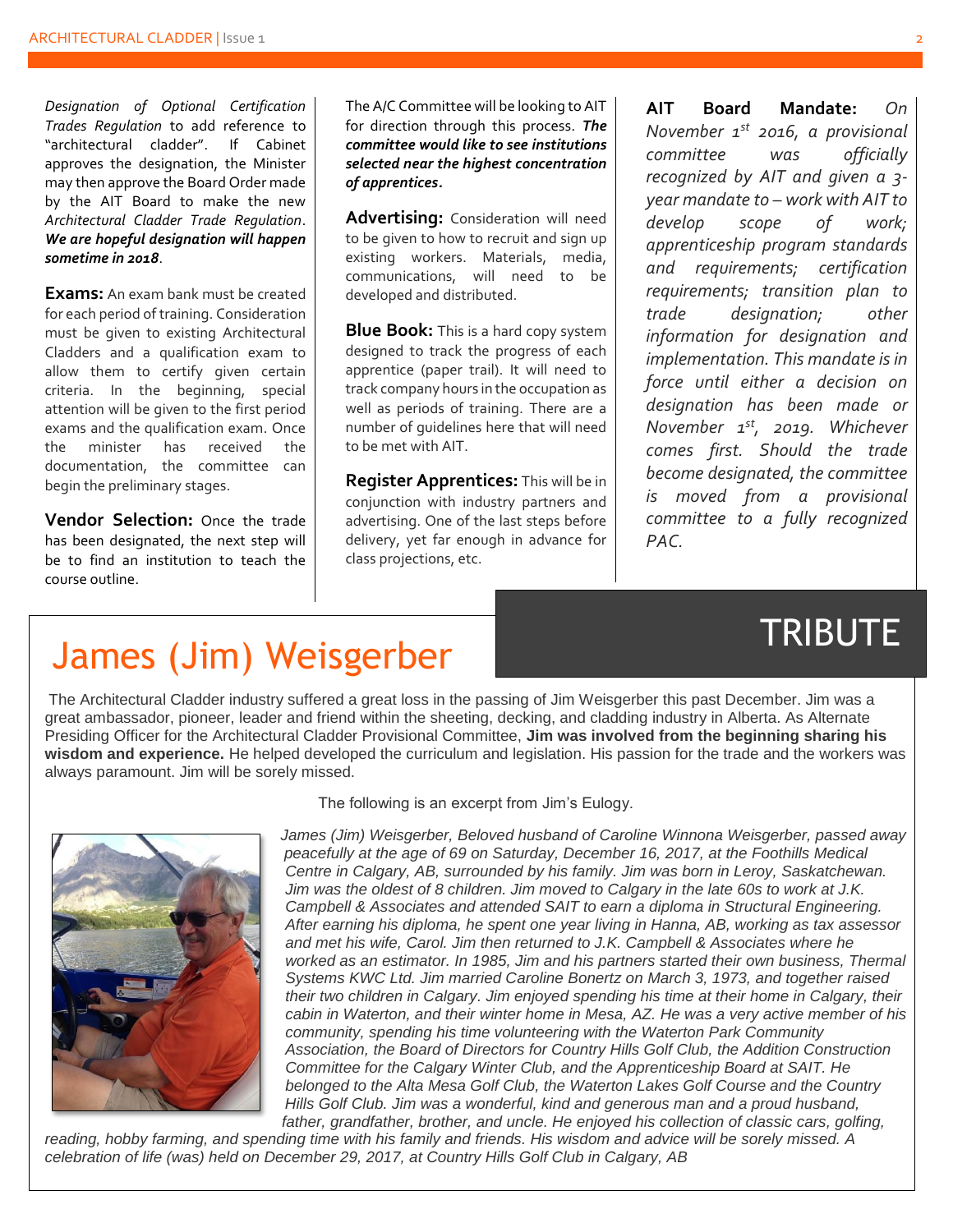### **HISTORY**

| December 5, 2012:                                                                                                                                                                                                                                                                                               | Industry met in Edmonton at the Mayfield Inn to<br>discuss support for a trade designation in<br>Architectural Cladding. From that meeting, there<br>was overwhelming support to move forward. A<br>Committee was formed.                                                                                                                                                                          |  |
|-----------------------------------------------------------------------------------------------------------------------------------------------------------------------------------------------------------------------------------------------------------------------------------------------------------------|----------------------------------------------------------------------------------------------------------------------------------------------------------------------------------------------------------------------------------------------------------------------------------------------------------------------------------------------------------------------------------------------------|--|
| January 9, 2013:                                                                                                                                                                                                                                                                                                | The Alberta Cladding & Decking Association<br>(ACDC), along the Sheet Metal Workers'<br>International Association, Local 8 (SMWIA 8),<br>sent a letter to the Minister of Enterprise and<br>Advanced Education (AIT), Stephen Khan,<br>requesting the designation of Architectural<br>Cladder as an optional trade in Alberta.                                                                     |  |
| January 31, 2013:                                                                                                                                                                                                                                                                                               | Minister Khan forwarded the request to Ms.<br>Corrinna Burdek, Senior Manager, Industry<br>Programs and Standards (IPS), AIT.                                                                                                                                                                                                                                                                      |  |
| June 17, 2013:                                                                                                                                                                                                                                                                                                  | Committee members met with Mr. Peter Crawley<br>(past Senior Manager with AIT) and hired Mr.<br>Crawley as a Consultant to help Industry get<br>though the process of optional trade designation.<br>SMWIA 8 agreed to pay initial fees for the<br>Consultant.                                                                                                                                     |  |
| December 3, 2013:                                                                                                                                                                                                                                                                                               | A small group meeting was held to discuss ways of expediting the process                                                                                                                                                                                                                                                                                                                           |  |
| December 22, 2013:                                                                                                                                                                                                                                                                                              | Committee members attended a meeting in Edmonton hosted by Clark Builders. Mr. Crawley reviewed what<br>was expected of industry and the criteria of AIT in order to have the designation of Architectural Cladder<br>recognized as an optional trade in Alberta.                                                                                                                                  |  |
|                                                                                                                                                                                                                                                                                                                 | At that meeting, a Steering Committee was formed and members were assigned to research information<br>required for the criteria of AIT.                                                                                                                                                                                                                                                            |  |
| January 21, 2014:                                                                                                                                                                                                                                                                                               | Mr. Crawley, Ms. Burdek and Mr. Rick Carter (Steering Committee Presiding Officer) met at the AIT offices                                                                                                                                                                                                                                                                                          |  |
|                                                                                                                                                                                                                                                                                                                 | Mr. Crawley and Mr. Carter provided:                                                                                                                                                                                                                                                                                                                                                               |  |
| A review of background and overview of industry activity to date.<br>Copies of eleven applications for a Provisional Committee were provided to AIT<br>A review of Steering Committee work assignments supporting the eight criteria areas the Ministry<br>requires.<br>A review of the draft Time Lines Chart. |                                                                                                                                                                                                                                                                                                                                                                                                    |  |
|                                                                                                                                                                                                                                                                                                                 | Ms. Burdek gave an update on the organizational review that Industry Programs and Standards is currently<br>conducting and how it may impact the Architectural Cladder designation application.<br>Provisional Committee: applications go to the AIT Board in March, 2014.<br>Consultation with related trades will be scheduled some time after an IPS Manager is assigned to the<br>application. |  |
| March 6, 2014:                                                                                                                                                                                                                                                                                                  | Steering Committee met at Clark Builders to turn in work assignments and discuss short falls needed to build<br>the "Document" that will be eventually handed into AIT.                                                                                                                                                                                                                            |  |